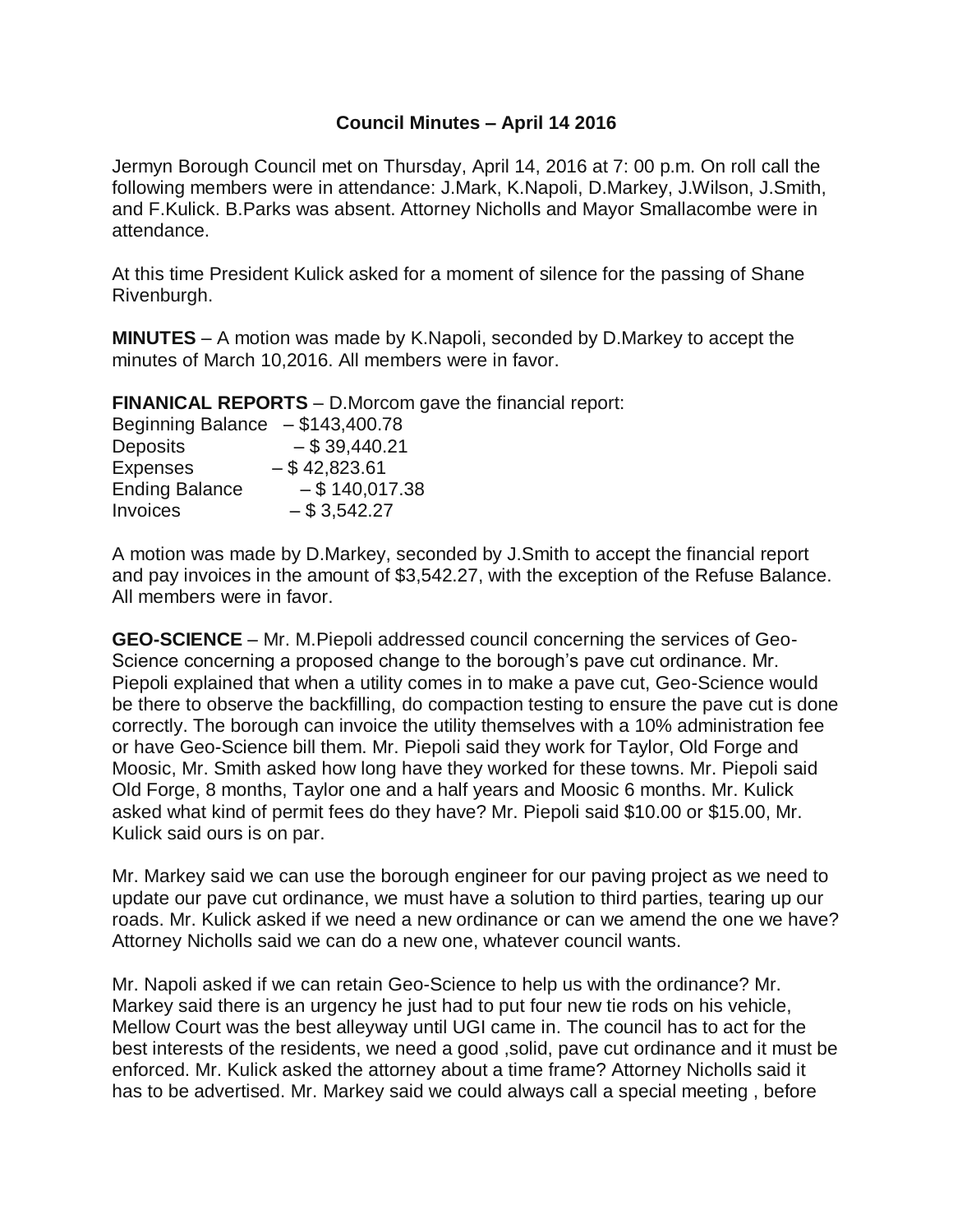the paving project , we need to protect the tax payers investment. Attorney Nicholls said probably a month and a half, timewise. Mr. Markey said we have to get the ordinance done first! Mr. Markey gave Attorney Nicholls a copy of the Honesdale ordinance.

**MAYOR**– Mayor Smallacombe congratulated the Lakeland Mock Trial Team. At this time Mayor Smallacombe proclaimed April 20, 2016 as Arbor Day in the Borough of Jermyn. He said there were two egg hunts and they were both very successful.

**ATTORNEY NICHOLLS** – Mr. DeMarco asked if Attorney Nicholls had his agreement? Attorney Nichols gave it to Mr. DeMarco, concerning his property line.

**PUBLIC INPUT** – Mr. R. Chase reported that he helped out the DPW with recycling and it is a very difficult job and asked all to please crunch the plastic and please sort as it is very difficult to stand on the road and sort it.

**POLICE CHIEF**– Chief Arthur said that a permit is required to solicit in the borough, the police just had an incident with aggressive people, they received 11 calls in one hour. Mr. Kulick asked if the permit was paper? The Chief said yes, Mr. Kulick said perhaps a copy could be put on social media.

**FIRE CHIEF** – Chief Rood said the siren was fixed, it was a contact in the controller. He stressed the importance of the council obtaining the NEIM certification.

**ZONING OFFICER**– Mr. Chase reported he has issued a lot of permits, garage, sheds, decks. He said he has been contacted by UGI to do work on Laurel Street, he said he has to do some research and get back to them. The Mayor said to use the pave cut ordinance. Mr.Markey said we have to wait for the new ordinance to use Geo-Science , council can make a motion to use GEO-Science on this project. Mr. Markey said what if we refuse UGI, Mr. Mark said you cannot. Mr. Chase said we have to be sure it is done the right way.

Mr. Kulick asked if council wishes to use GEO-Science for the Laurel Street cut? Mr. Markey asked if we can do it without the new ordinance. Mr. Kulick said yes. Mr. Markey said he is concerned we could be on the hook for it without the ordinance.

**LAUREL STREET** – A motion was made by D.Markey, seconded by J.Smith to retain Geo-Science to inspect the work done by UGI on Laurel Street and have Geo-Science bill UGI directly. All members were in favor.

**JUNIOR COUNCILMAN**– Dylan Reeves asked for access to web site, he was directed to Stuart Wilson.

**DPW** – Mr. Markey gave his report:

**MAIN STREET LIGHTS** – Mr. Markey said the DPW have started converting the lights to LED, they have run into a problem with wiring, should be 120 volt and they are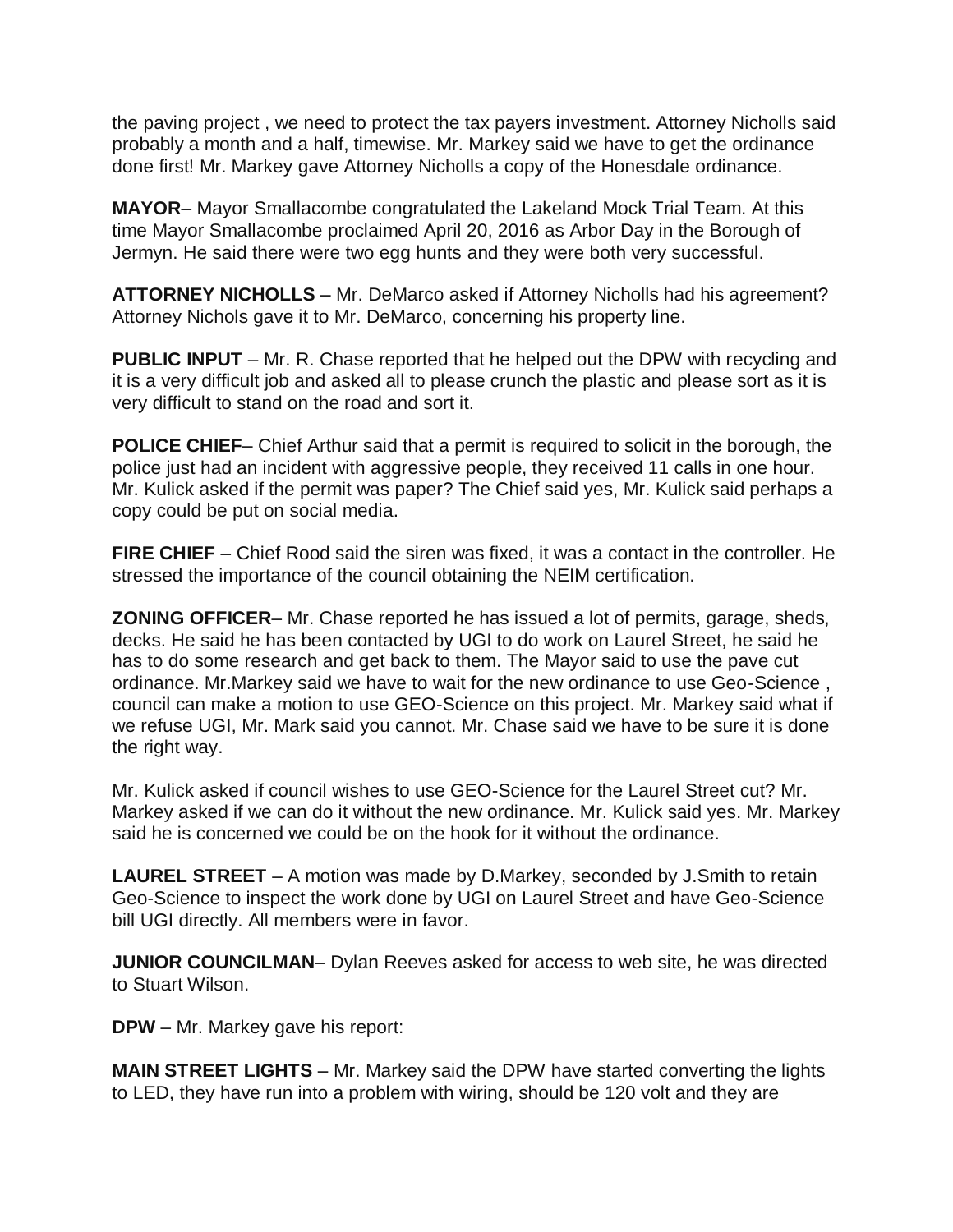getting 5, they are going to contact J.Allan to assist them. He said the ballasts will be taken for scrap and the borough should get a couple hundred dollars for them. Hope to have the project completed by mid-summer.

**STREET SIGN PROJECT** – Mr. Markey said that federal law mandates certain specifications for street signs, lettering height, reflectivity and letter capitalization, all signs have to be replaced by 2018, if there was an accident the borough could be liable. Mr. Markey reported DPW is half done with the project.

**FACEBOOK PAGE** – Mr. Markey said a facebook page has been started for our DPW department, to let the public know what is going on.

**ALLEWAY MAINTENANCE** –Mr. Markey said we have used some millings from Franklin Street to improve some of the alleys in town and the parking lot. He said he contacted Stafursky and asked if they have any extra millings to keep Jermyn in mind.

Mrs. Wilson said F.Celli approached her concerning the alley behind his property. She said the alley is in horrible condition and that Rock-bottom did some work there but it did not correct the problem. She asked if DPW could put a catch basin back there? Mr. Mark said isn't there an elevation problem there? Mr. Markey said he will look at it with the DPW and report on it.

**LOW VOLUME ROAD PROGRAM** – Mr. Markey said the Borough will be participating in an Environmentally Sensitive Maintenance Course sponsored by Penn State's center for Dirt and Gravel Studies. Mr. Fuga will be attending a 2 day course in Montrose in May. After completion of the course we will be apply to apply for grant funds on low volume roads, 500 vehicles or less per day.

Mr. Smith said going back to the issue with the alley behind Mr. Celli's property if the borough paid RockBottom to grade the alley and it is not correct, RockBottom has some responsibility. Mr. Chase said that Walter and Bob were there when Rockbottom did the job, Mrs. Morcom said they were not, no one from the borough was present.

**CHRISTMAS LIGHTS** – The DPW is working with the Lights Committee and we found some on an auction but we could not get them, they were \$50.00 but sold for \$1300.00.

**ASPHALT HOT BOX** – Mr. Markey explained we are trying to get a hot box at a DGS auction, municipalities get first choice.

**BRUSH HOG** – Mr. Markey said we were unable to sell the brush hog and would like to try to sell it again. Attorney Nicholls said it has to be less than a thousand, you have to give it a new value. A motion was made by D.Markey ,seconded by J.Wilson to re-value the price of the bush hog at \$950.00 and put it out to sell. All members were in favor.

**PLOW** – Mr. Markey explained we need a new plow for the 2002 F550 truck, the current plow is too heavy and is causing severe damage to the truck, would like to sell it.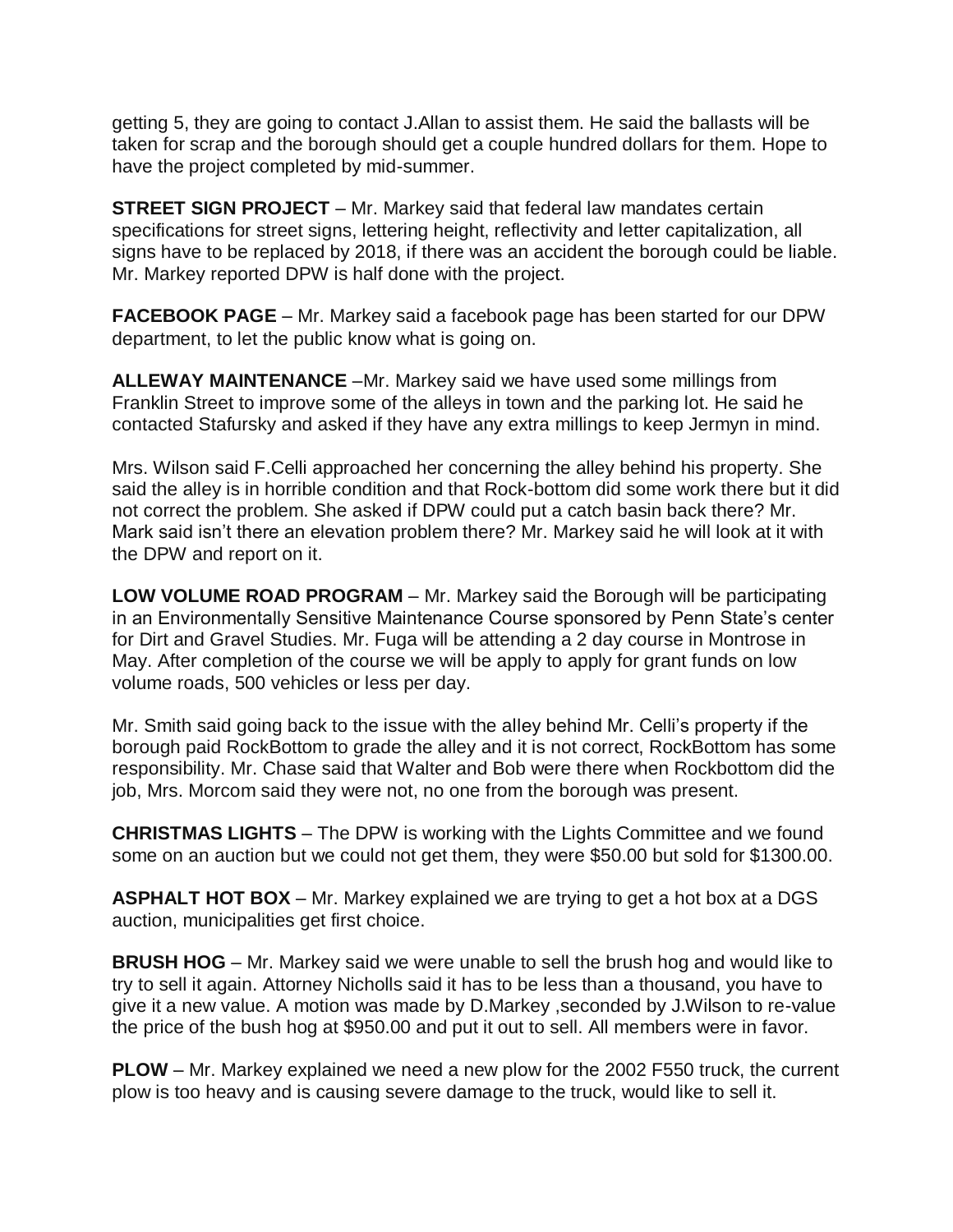Attorney Nicholls said we need a valuation, we can do it in May. Mr. Mark asked if we could trade it in? Mr.Markey said possibly. Mr. Napoli believes when the specs went out on the 2002 truck, got the cheaper plow.

**PART TIME DPW EMPLOYEES** – Mr. Markey said the borough is in need of some more part time DPW workers especially for the day hours. Mr. Smith said to hire as many as you need, there is no increase in cost the budget is prepared for the part time employees. Mr. Markey asked if he should advertise? Mr. Kulick said to place it on the Facebook site.

**SURVEILLANCE SIGNS** – Signs have been placed on the building informing all, that the building is under surveillance.

**RECYCLING REPORT** – Mr. Markey said he received a voicemail from the county saying that our recycling report was late and incomplete, which was filed by Mrs. Morcom. He explained there is much more we can report from the businesses that recycle, bringing our totals up can help us in applying for a 902 Recycling Grant. Mr. Markey had a form that can be sent to the businesses to obtain their totals.

**BUSINESS RECYCLING FORM** – A motion was made by J.Wilson, seconded by K.Naploi to allow us to adopt a letter to be sent to all businesses with the recycling form, asking for their recycling totals. All members were in favor.

**ELECTRONIC RECYCLING** – Mr. Markey explained that most countys in Pa have stopped their electronic recycling programs. Lackawanna County will no longer pay the borough for volume but will begin charging \$1.00 a lb for them. Mr. Markey said The Electronics Booth in Eynon will take all of our electronic recycling for free. He would like to have a recycling Drive on Saturday May  $14<sup>th</sup>$  from 9 to 1 at the borough building and The Electronics Booth will come with their truck and take them. A motion was made by D.Markey, seconded by K.Napoli to have an electronic recycling drive on May 14<sup>th</sup> from 9 to 1 and the Electronics Booth in Eynon will come with their truck and take all the recyclables. All members were in favor. Mr. Markey said he will advertise on Facebook, channel 7 and website.

**CHIPPING TRUCK** – Mr. Markey said we are behind on our chipping as our truck was involved in an accident, due to the fact that the insurance check was received but not cashed. Mr. Smith said to always notify the chair of the committee and put the ball in the chairperson's hand.

**BOROUGH GARAGE** – Mr.Markey said that we are in the process of obtaining estimates to get the borough garage up to code, roof, electric, insulation, etc. . Even with improvements, space will still be an issue.

J.Wilson said that the Historical Society has asked to use the garage, they need a place to call their own, a room upstairs cannot be used because it is not free of moisture. They need room in the garage for storage and to hold meetings, the DPW cleaned it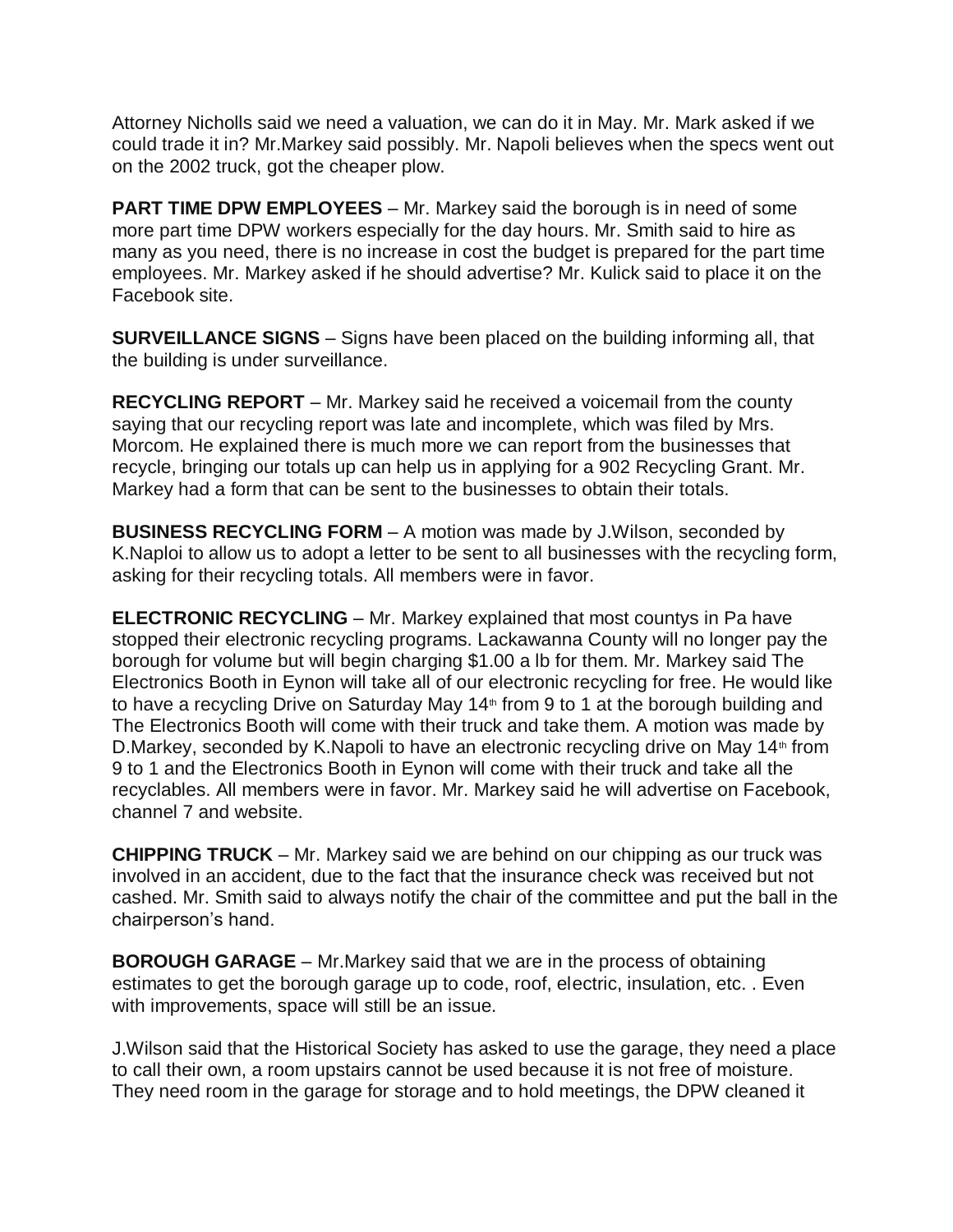out. An agreement was presented to council, and a grant was submitted to Monroe Gaming for improvements at the garage and to erect a building for DPW. She said the grant was not approved because the state hasn't passed a budget, Mrs. Morcom said she contacted Monroe Gaming and they said the Board of Directors did not meet in January and did not know when they will meet. Mrs. Wilson said the Historical Society has no money and will have to do fundraisers. Mr. Markey asked if the agreement was signed? Mrs. Wilson said no. Mr. Markey asked if the Historical Society can apply for grants without the agreement signed? Mrs. Wilson said no. Mr.Smith said he is totally against the borough putting any money in this project, nothing against the Historical Society, the borough must be careful with their finances.

Chief Rood said he has concerns about the doors in the garage they cannot be closed, jeopardizing the siren tower.

## **PREVIOUS MEETING ITEMS**

## **OLD CRYSTAL BUILDING DEED**

Attorney Nicholls said the Borough owns the building there is no reverted clause.

**NEWSLETTER** – Mr. Markey distributed copies of the first newsletter. Mr. Kulick asked how they would be delivered? Mr. Markey said volunteers. Attorney Nicholls said they cannot be placed in mailboxes. Mr. Markey said he spoke to the businesses in town about advertising and got a positive feedback.

A motion was made by K.Napoli, seconded by J.Wilson to give D.Markey permission to go forward with the newsletter. All members were in favor.

**RECREATION** – Mr. Napoli said all the cameras have been installed, in the gym and outside the building.

**NEW FINANICAL REPORTS** – Mr. Smith said he is pleased with the new financial reports they are easy to read and have detailed analysis, Chairpersons should start talking to employees to prepare for next year's budget. Mr. Markey said he is already forecasting the budget for 2017 and would like new categories.

Mrs. Wilson said that Norma Parri, Franklin Street ,approached her about a cotton tree on the borough right of way ,that gives her allergy problems. Mrs. Wilson said the borough did trim it last year for her and Mrs. Parri asked if they could cut it down? The Shade Tree Commission gave them permission. Mrs. Wilson said a tree will be planted on Arbor Day in memory of Paul Buchiniski, on April 20.

**NEIM** – Mr. Napoli told Mr. Smith and Mrs. Wilson to contact him concerning the NEIM class and he will sit down with them. Mr. Napoli said he has spoke to Ralph Bensing , the EMC, and all the paperwork was done correctly and it took the Mayfield's EMC three years to get a response from the Governor's Office.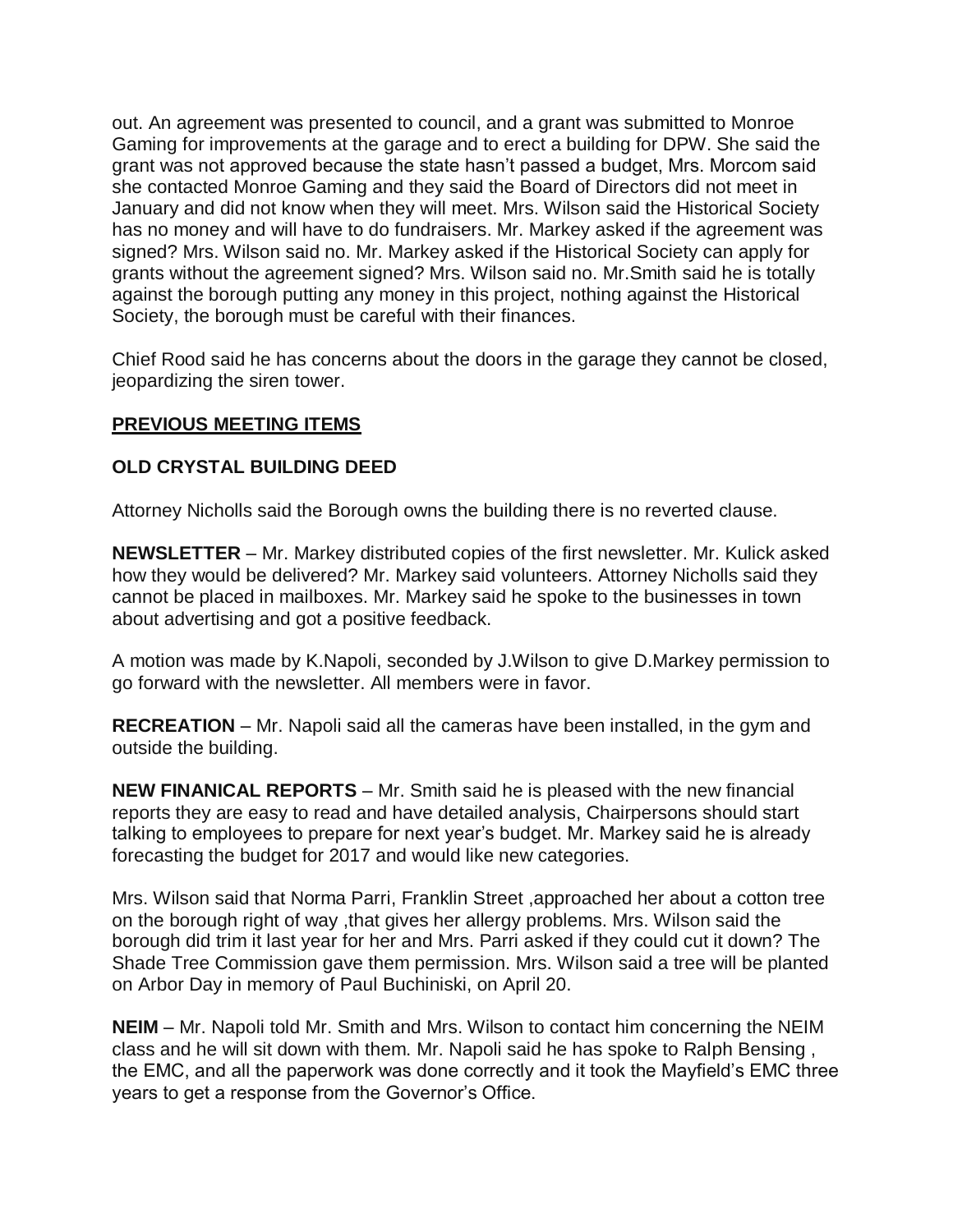**PAVING LOAN PROPOSALS** – The bank proposals for the paving project were given to Attorney Nicholls for review.

**DELINQUENT TAX LIST** – Mr. Kulick asked if Attorney Nicholls has looked into the publishing of the delinquent tax list, Attorney Nicholls said he has not.

**BUILDING DAMAGES CLAIM** – A motion was made by D.Markey, seconded by K.Napoli to have a claim filed with the insurance company for damages to the borough building. All members were in favor.

**SECOND JUNIOR COUNCILMAN** – Mr . Markey said he looked into it and PSAB said we can have two. At this time Junior Councilman Dylan Reeves is a junior in high school, he will have two years experience. A motion was made by D.Markey, seconded by J.Wilson to allow two Junior Councilman with the process starting in September. All members were in favor.

**ACTING CHIEF DANIEL ZELLERS** – Attorney Nicholls said there is a hearing on April 21 for a petition to terminate compensation benefits. There is a settlement which is confidential and at this time Mr. Zellers will be terminated and will hand in a letter of resignation. Mr. Zellers will waiver any all claims against the borough; he can never work for the borough again. At this time Attorney Nicholls needed President Kulick to sign the confidential settlement agreement. A motion was made by D.Markey, seconded byJ.Wilson to give President Kulick permission to sign the confidential settlement agreement. All members were in favor.

**COMMISSION REVIEWS** – Mr. Kulick said that the members of the Planning and Zoning Commissions all wish to remain seated. There is an open seat on the Planning Commission and asked Mr. Markey to put it in the newsletter.

**COUNCIL COMMITTEE CHANGES** – Mr. Kulick said that Mr. Napoli will leave Recreation and head the Public Safety Committee and Mrs. Wilson will head the Recreation Committee along with John Mark and Bob parks.

**ORDINANCE REVIEW** – Mr. Kulick said the ordinances need to be reviewed and asked for volunteers? J.Wilson, B.Smallacombe and J.Mark agreed to take on the project.

**RECORDING EQUIPMENT** – Mr. Napoli said a new recorder are priced from \$50.00 to \$100.00, he would like to get a price on one with a USB port.

**EMPLOYEE HANDBOOK**– K. Napoli said that the handbook states that vacation time has to be taken in 5 day increments, with DPW employee A. Fuga he only gets one weeks' vacation and makes it hard to get a part timer to come in for a whole week. Mrs. Wilson said you could be opening a door, good records must be kept. The matter was tabled.